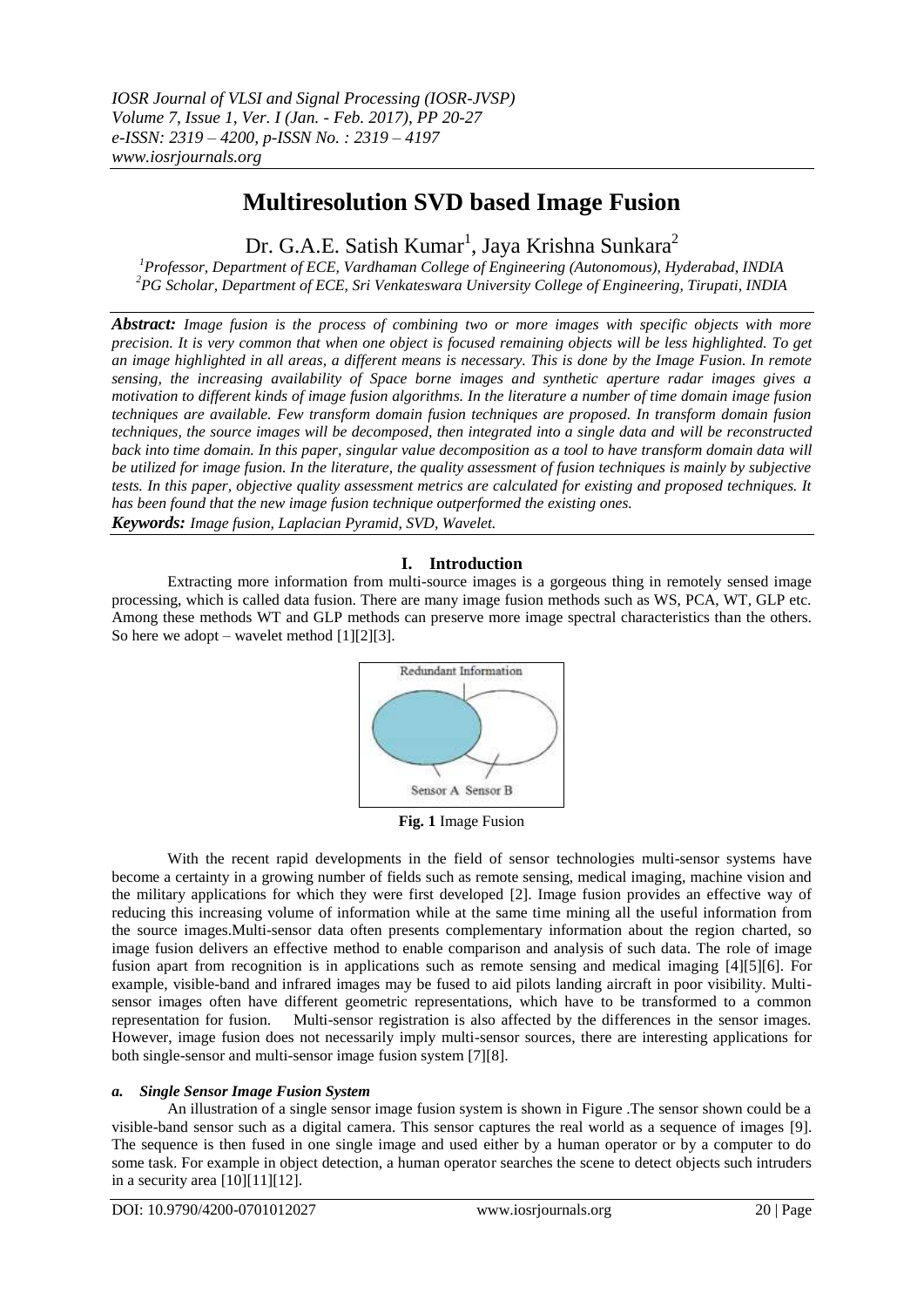

**Fig. 2** Single-Sensor Image Fusion System

This kind of systems has some limitations due to the capability of the imaging sensor that is being used. The conditions under which the system can operate, the dynamic range, resolution, etc. are all limited by the capability of the sensor. For example, a visible-band sensor such as the digital camera is appropriate for a brightly illuminated environment such as daylight scenes but is not suitable for poorly illuminated situations found during night, or under adverse conditions such as in fog or rain [13].

#### *b. Multi-Sensor Image Fusion System*

Multi-sensor image fusion systems overcomes the limitations of a single sensor vision system by combining the images from these sensors to form a composite image Multiple images of same scene will be taken by two or more capturing devices and then be fused. It is sufficient to each capturing device to capture one image with better focus on one possible object. All the objects in the scene will be focused well, because of more capturing devices. The multi-sensor image fusion system is more efficient comparing to the single sensor image fusion system [14]. The multi sensor image fusion system is more accurate. The multi sensor image fusion system is shown in below figure. The multi sensor image fusion system is more robust and gives accurate results. Finally by comparing both single sensor image fusion system and multi sensor image system, the multi sensor image fusion system has more advantages.

#### *c. Performance Evaluation*

The performance of image fusion algorithms can be evaluated when the reference image is available. Here two performance metrics are considered. They are Peak signal to noise ratio (PSNR) and Root mean square error(RMSR)

$$
PSNR = 20 \log_{10} \frac{L^2}{\frac{1}{MN} \sum_{x=1}^{M} \sum_{y=1}^{N} (I_r(x, y) - I_f(x, y))^2}
$$



**Fig. 3** Multi Sensor Image Fusion System

where, *L* in the number of gray levels in the image This value will be high when the fused and reference images are alike and higher value implies better fusion.

RMSE=
$$
\sqrt{\frac{1}{MN}\sum_{x=1}^{M}\sum_{y=1}^{N}(I_r(x, y) - I_f(x, y))^2}
$$

 It is computed as the root mean square error (RMSE) of the corresponding pixels in the reference image I<sub>r</sub> and the fused image I<sub>f</sub>. It will be nearly zero when the reference and fuse images are alike and it will increase when the dissimilarity increases [15].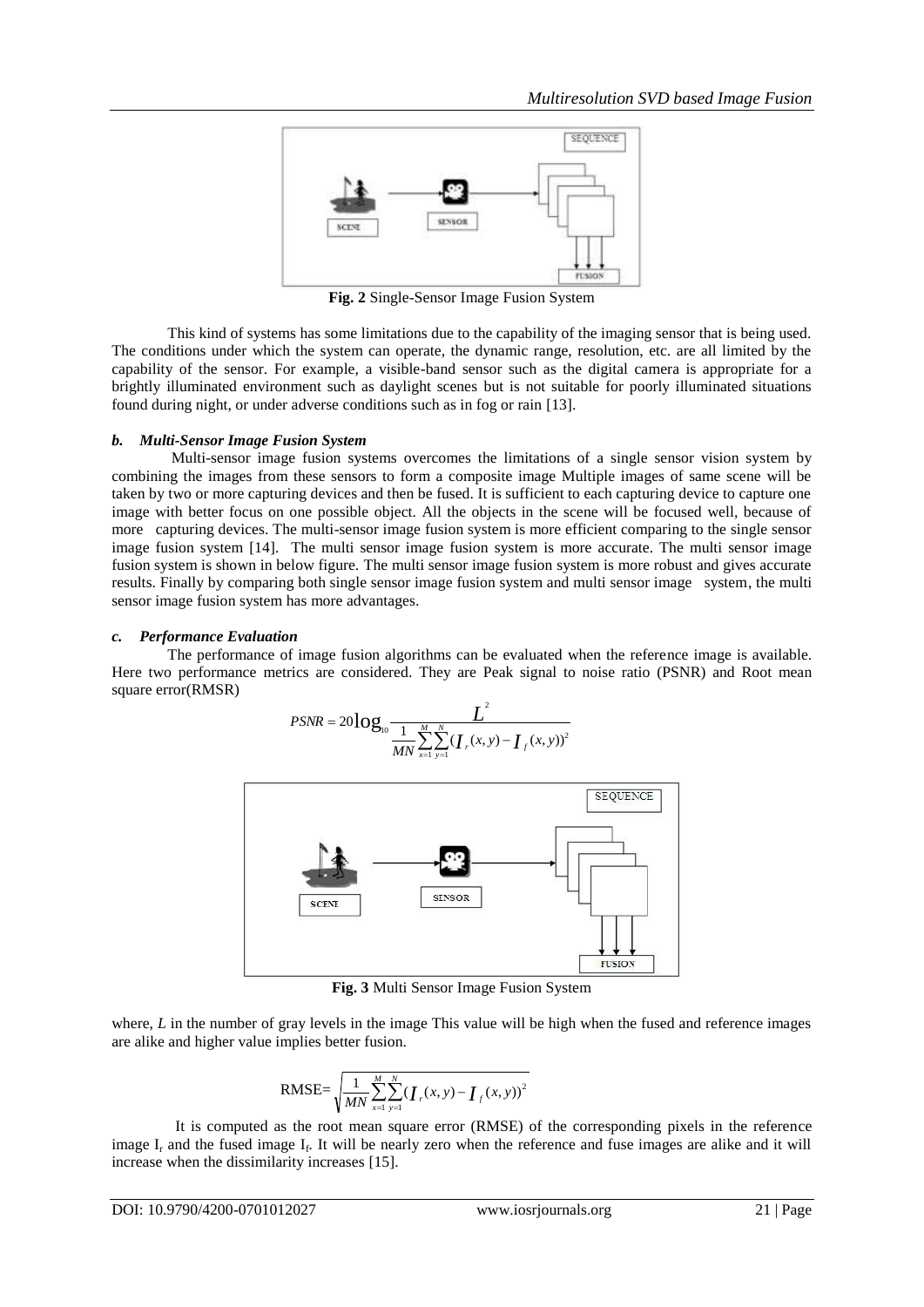# **II. Laplacian Pyramid based Image Fusion**

This work focuses on both these requirements and proposes a method that integrates the Laplacian pyramid algorithm, wavelets and spatial frequency. Although the fusion can be performed with more than two input images, this study considers only two input images. The algorithm decomposes the input image using 2D-DWT. The lower approximations are subjected to Laplacian pyramid algorithm. The SF algorithm combined with wavelet fusion algorithm is used for higher approximations. The new sets of detailed and approximate coefficients from each image are then added to get the new fused coefficients.

The final step performs Inverse DWT with the new coefficients to construct the fused image. The two main components of the proposed algorithm are the Laplacian Pyramid algorithm and the wavelet algorithm and are explained in the following sub-sections. The Laplacian Pyramid [6] implements a ―pattern selective approach to image fusion, so that the composite image is constructed not a pixel at a time, but a feature at a time. The basic idea is to perform a pyramid decomposition on each source image, then integrate all these decompositions to form a composite representation, and finally reconstruct the fused image by performing an inverse pyramid transform [16].

The first step is to construct a pyramid for each source image. The fusion is then implemented for each level of the pyramid using a feature selection decision mechanism. The feature selection method selects the most salient pattern from the source and copies it to the composite pyramid, while discarding the least significant salient pattern. In order to eliminate isolated points after fusion, a consistency filter is applied.



**Fig. 4** Laplacian pyramid fusion algorithm

#### *a. Laplacian algorithm*

Main Function**:**

Step 1:  $IM \leftarrow$  Read reference image.

- IM1 $\leftarrow$  Read the first image.
	- IM2 $\leftarrow$  Read the second image.
- Step 2: Apply the two input images to the fusion function which gives the resultant image.
- Step 3: Calculate MSE and PSNR between the reference and resulting image.

#### Fusion Function**:**

Inputs: First image – IM1, Second image – IM2, Pyramid Levels – 2.

Output: Fused image.

- Step 1: for  $i=1$  to k
- Step 2: IM  $\leftarrow$  reduced version of IM1 using DCT
- Step 3: TEMP  $\leftarrow$  expanded version of IM using DCT
- Step 4: Id1  $\leftarrow$  IM1 TEMP
- Step 5:  $IM1 \leftarrow IM$
- Step 6: Repeat steps 2 to 5 for image 2.
- Step 7:  $B \leftarrow [(Id1-Id2) \ge 0]$
- Step 8: Idf(i)  $\leftarrow$  Image with pixels from Id1 or Id2 whichever is high.
- Step 9: end for<br>Step 10:  $\text{imf} = \frac{1}{2}$
- $imf = \frac{1}{2}$  (IM1 + IM2)
- Step 11: for i=k to 1
- Step 12:  $\text{imf} = \text{Idf}(i) + \text{expand}(\text{imf})$
- Step 13: end for
- Reduce Function**:**

Input: Image  $-1$ 

- Output: Reduced image Ir
- Step 1:  $mn \leftarrow size(I)/2$
- Step 2:  $II \leftarrow det(I)$
- Step 3: Ir  $\leftarrow$  idet(II, 1 to mn, 1 to mn)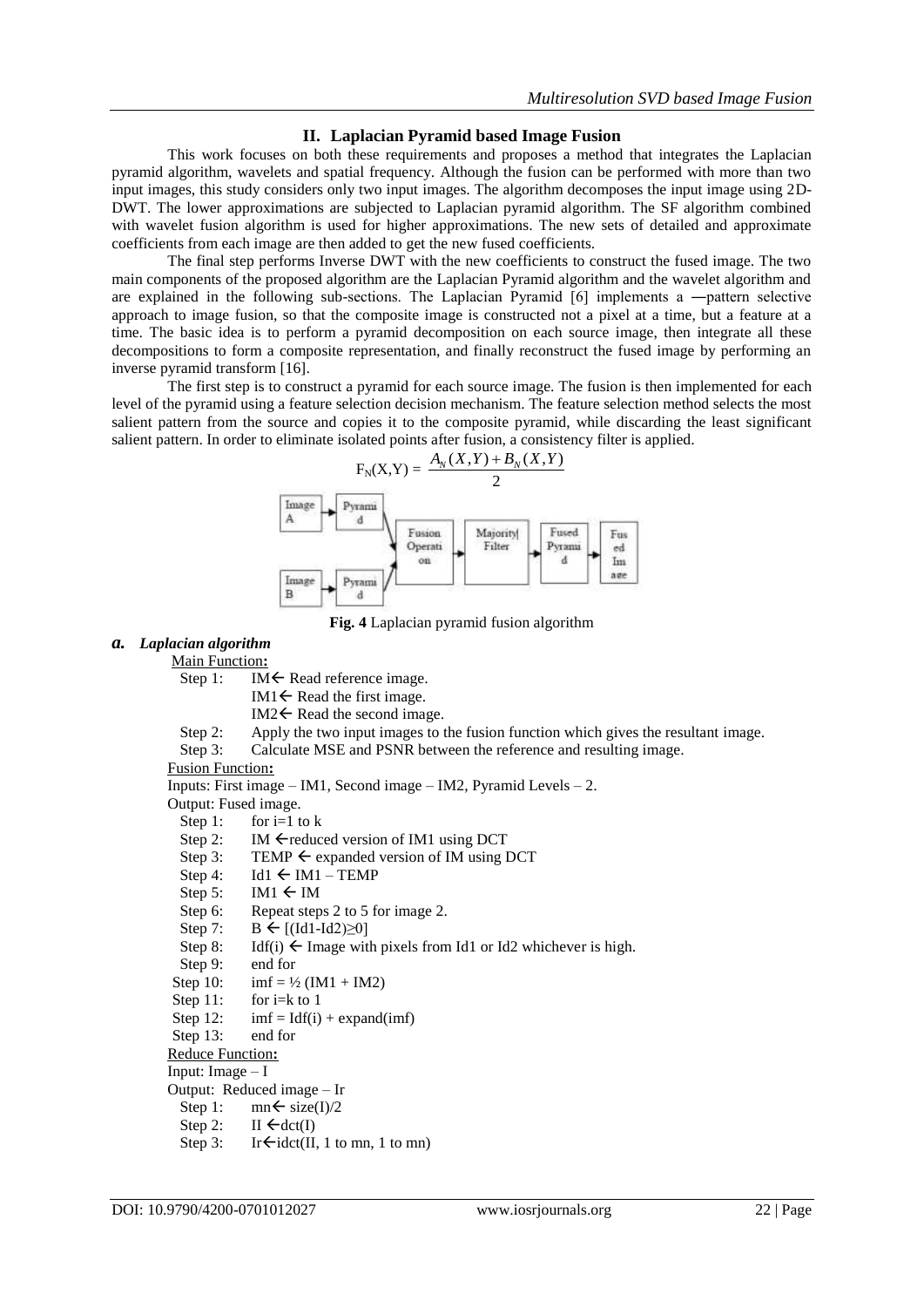# *b. Simulation results*

The two images to be fused are generated from the ground truth image using blurring as shown in Fig. 5 (top left). The aircraft in top half of the image is out of focus and the second aircraft is in focus. It is reverse in second image i.e. both images are contain complementary information. The fused and error (fused image subtracted from reference image) with 8 level pyramid are shown in Fig 5 (top right). The fused image is almost similar to reference image and the error image is almost zero. It shows that the fused image contains all information coming from the complementary source images.



**Fig. 5** Laplacian pyramid fusion algorithm

# **III. Wavelet Based Image Fusion**

Main function:

- Step 1: X=IM Reference image
- Step 2:  $X1=IM_1$  Read image 1
- Step 3:  $X2 = IM2$  Read image 2

Fusion function:

- Inputs: First image  $X1$ , Second image  $X2$ , Decomposition level  $5$
- Output: Fused image
- Step 1: Apply these two images to wavelet fusion function then we get result image.
- Step 2: plot original and synthesized images
- Step 3: Perform Wavelet decompositions
- Step 4: Merge two images from their decompositions
- Step 5: Restore the image using image fusion
- Step 6: Using the wavelet and level menus, select the sym4 at level 5.
- Step 7: From select fusion method frame, select the item max for both approximations and details.

## *a. Simulation Results*

In wavelet technique we used two input images as shown in below Fig 6 (top left) and 6 (top right). Apply wavelet transform technique for two input images we get output image as shown in fig. 6 (bottom left) .Fused and error images are developed by using image fusion technique as shown in fig. 6 (bottom right).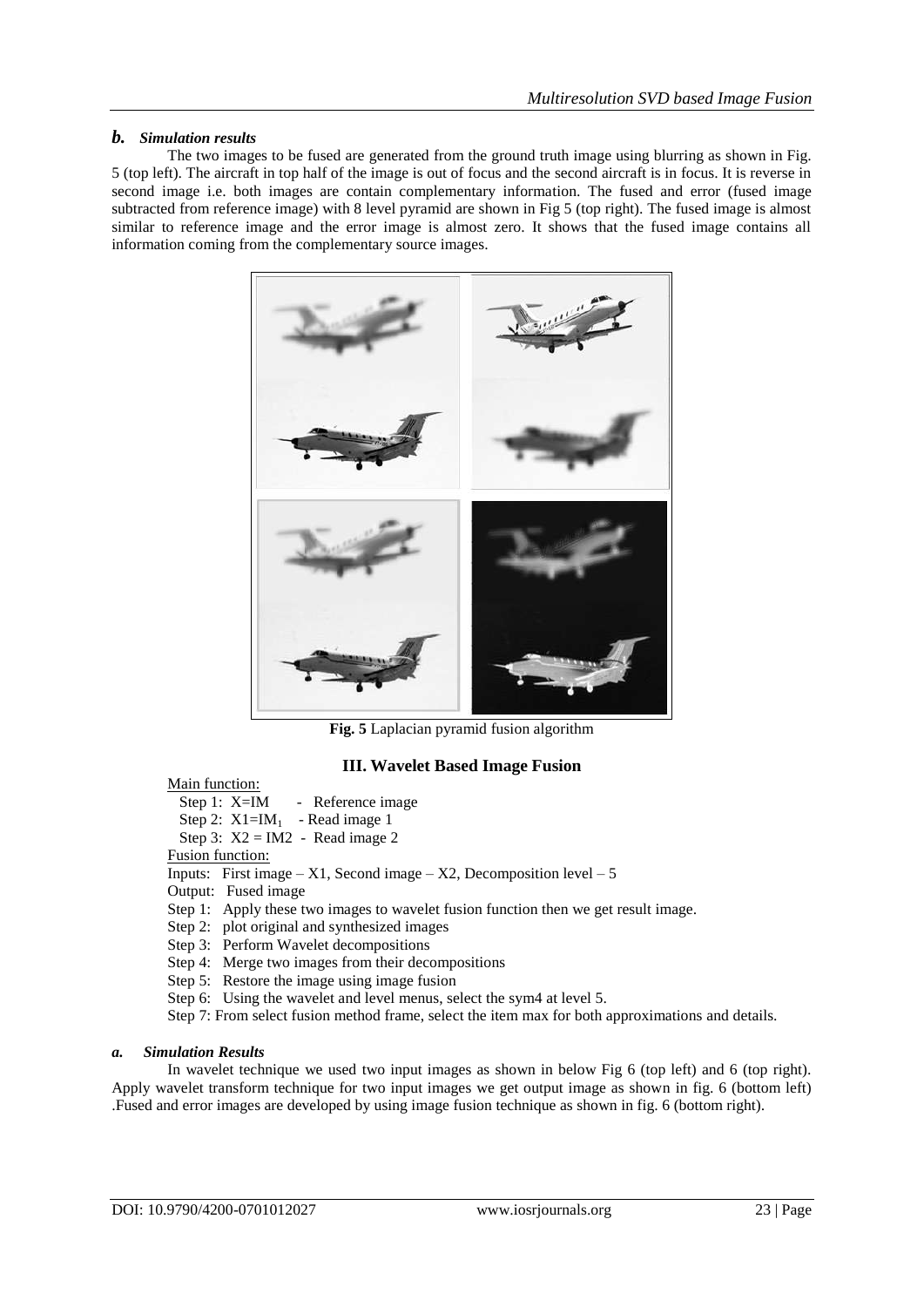

**Fig. 6** Screenshots of Image Fusion with wavelets

In comparison table in next section compare the design metrics of laplacian pyramid and wavelet transform technique. Wavelet transform gives high PSNR value 39.4951 and low RMSE value 7.3614.compare to laplacian pyramid wavelet gives better result. The performance metrics for evaluating the image fusion algorithms are shown in Table.

#### *b. Observations*

In this wavelet technique we observe both techniques are same but design metrics different. Laplacian gives low PSNR value 37.3154 and high RMSE value 12.1623 compare to wavelet transform. Wavelet transform gives high PSNR 39.4951 and low RSME 7.3614 .wavelet gives better result compare to laplacian.

## **IV. Multiresolution SVD**

Multi-resolution singular value decomposition is very similar to wavelets transform, where signal is filtered separately by low pass and high pass finite impulse response (FIR) filters and the output of each filter is decimated by a factor of two to achieve first level of decomposition. The decimated low pass filtered output is filtered separately by low pass and high pass filter followed by decimation by a factor of two provides second level of decomposition.

$$
X_1 = \begin{bmatrix} x(1) & x(3) & \bullet & \bullet & x(N-1) \\ x(2) & x(4) & \bullet & \bullet & x(N) \end{bmatrix}
$$

Denote the scatter matrix  $T_1 = X_1 X_1^T$  and let  $u_1$  be the Eigen vector matrix that brings  $T_1$  into diagonal metrics. Let  $X = [x(1), x(2),..., x(N)]$  represent a 1D signal of length *N* and it is assumed that *N* is divisible by 2*K* for *K* ≥1 21-26. Rearrange the samples in such a way that the top row contains the odd number indexed samples and the bottom row contains the even number indexed samples. Let the resultant matrix called data matrix is:

The diagonal matrix  $S_1^2 = \frac{S_1(1)^2}{S_2(1)} = \frac{0}{S_1(1)}$ 0  $S_2(1)^2$ 

contains the square of the singular values, with  $S_1(1) > S_2(2)$ . Let  $X_1 = U_1^T X_1$  so that  $X_1 = U_1 X_1$ . The top row of 1 ^*X* , denoted 1 ˆ*X*(1,:) contains approximation component that corresponds to the largest eigenvalue. The bottom row of 1 ˆ*X*, denoted 1 *X*ˆ(2,:) contains detail component that corresponds to the smallest eigenvalue. Let 1 1 Φ  $X^{\uparrow}$  (1,:) and 1 1  $\Psi = X^{\uparrow}$  (2,:) represent the approximation and detail components respectively. The successive levels of decomposition repeats the procedure described above by placing the approximation component Φ1 in place of *X*. The above outlined procedure can be described formally. This procedure can be repeated recursively *K* times. Let  $\Phi(0|1,.) = X$  so that the initial approximation component is the original signal. For each level *l*, the approximation component vector  $\Phi$ *l* has *l l*  $N = N/2$  elements that are represented as:

The K-level MSVD for  $l=1,2,......k-1$  as follows:

$$
X_{l} = \begin{bmatrix} \phi_{l-1}(1) & \phi_{l-1}(3) & \bullet & \bullet & \bullet & \phi_{l-1}(2N_{l-1}) \\ \phi_{l-1}(2) & \phi_{l-1}(4) & \bullet & \bullet & \bullet & \phi_{l-1}(2N_{l}) \end{bmatrix}
$$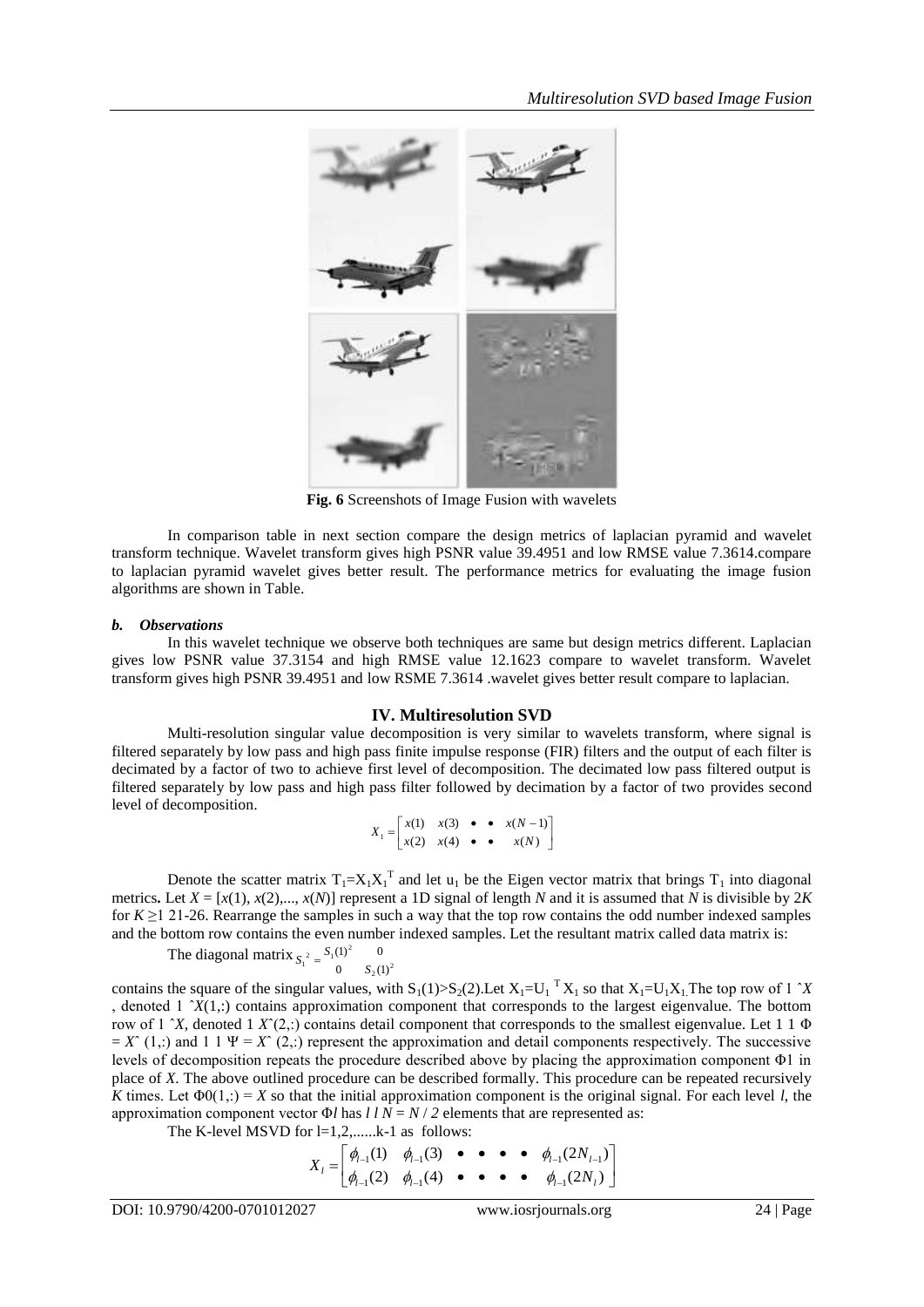$T_1 = X_1 X_1^T = U_1 S_1^2 U_1^T$ , where singular values to be changed as  $S_1(1) > S_1(2)$ .  $X_1 = U_1^T X_1$   $\phi_1 = X_1(1, z)$  and  $\varphi_l = X_l(2,1)$ . In general, it is sufficient to store the lowest resolution approximation component vector  $\Phi L$ , the details component vectors  $\Psi l$  for  $l = 1, 2, ..., L$  and the eigenvector matrices *Ul* for  $=1, 2, ..., L$ . Hence the MSVD can be written as:  $X \to \{\phi_L, (\phi_l)_{l=1}^2, (U_l)_{l=1}^2\}$ . The original signal X can be reconstructed from the right hand side, since the steps are reversible. 1D multi-resolution singular value decomposition (MSVD) can be easily extended to 2D MSVD and even for higher dimensions. The first level decomposition of the image proceeds as follows. Divide the  $M \times N$  image X into non-overlapping  $2 \times 2$  blocks and arrange each block into a 4×1 vector by stacking columns to form the data matrix  $X_1$ .

The blocks may be taken in transpose raster scan manner or in other words proceeding downwards first and then to right. The Eigen-decomposition of the  $4\times 4$  scatter matrix is: T 2 T 1 1 1 1 1 1 T = X X = U S U (12) where the singular values are arranged in decreasing order as  $s1(1) \geq s2(2) \geq s3(3) \geq s4(4)$  Let T 1 1 1 X<sup> $\sim$ </sup> = U *X* . The first row of *1 X*ˆ corresponds to the largest eigenvalue and considered as approximation component. The remaining rows contain the detail component that may correspond to edges or texture in an image. The elements in each row may be rearranged to form  $M / 2 \times N / 2$  matrix.

Before proceeding to next level of decomposition, let  $\Phi$ 1 denote *M* / 2×*N* / 2matrix formed by rearranging the row  $1 \gamma X(1,1)$  into matrix by first filling in the columns and then rows. Similarly, each of the three rows 1 *X*ˆ (2,:) , 1 *X*ˆ ( 3,:) and 1 *X*ˆ (4,:)may be arranged into *M* / 2×*N* / 2matrices that are denoted as 1 Ψ*V*  , 1 Ψ*H* and 1 Ψ*D* respectively. The next level of decomposition proceeds as above where *X* is replaced by Φ1. The complete *L* level decompositions may be represented as:  $X \to \phi_L, \phi_1^V, \phi_1^H, \phi_1^D \phi_1^L, \phi_1^L \phi_1^L$ *L*  $X \rightarrow \varphi_L^{\prime}, \varphi_1^V, \varphi_1^H, \varphi_1^D \big\vert_{l=1}^L, \{U_1\}_{l=1}^L$ 

The original image *X* can be reconstructed from the right hand side, since the steps are reversible.

#### *a. Algorithm*

- Main Function:
	- Step 1: IM  $\leftarrow$  Read reference image.
		- IM1 $\leftarrow$  Read the first image.
		- IM2 $\leftarrow$  Read the second image.
	- Step 2: Apply the two input images to the fusion function which gives the resultant image.
	- Step 3:  $[X1, U1] \leftarrow \text{MSVD}(IM1)$
	- Step 4:  $[X2, U2] \leftarrow \text{MSVD}(IM2)$
	- Step 5: Prepare LL, LH, HL and HH components (of an image say X) from the corresponding parts of the images X1 and X2 by using the following rule.
		- i) For LL component take average of that of X1 and X2.
		- ii) For the remaining components take from X1 or X2 whichever is high.
	- Step 6:  $U \leftarrow \frac{1}{2} (U1 + U2)$
	- Step 7:  $imf \leftarrow$  IMSVD(X, U)
	- Step 8: Calculate RMSE and PSNR between the reference and resulting image.
	- **MSVD** Function:
	- Input: Image x
	- Outputs:MSVD coefficients Y, Unitary matrix (U in SVD)
	- Step 1: m,  $n \leftarrow size(x)/2$
	- Step 2:  $A \leftarrow$  Zero matrix of order  $4 \times m^*n$
	- Step 3: A  $\leftarrow$  x (reshape x into the format of x)
	- Step 4:  $[U,S] \leftarrow svd(x)$
	- Step 5:  $T \leftarrow U^*A$
	- Step 6: Y.LL  $\leftarrow$  First row of T (reshaped into mxn matrix)
		- $Y.LH \leftarrow$  Second row of T (reshaped into mxn matrix)
		- Y.HL  $\leftarrow$  Third row of T (reshaped into mxn matrix)
		- $Y.HH \leftarrow$  Fourth row of T (reshaped into mxn matrix)

#### IMSVD Function:

- Inputs: MSVD coefficients Y, Unitary matrix (U in SVD)
- Output: Fused Image  $-X$
- Step 1:  $m, n \leftarrow size(Y.LL)$
- Step 2:  $mn \leftarrow m*n$
- Step 3:  $T \leftarrow$  Zero matrix of order 4xm\*n
- Step 4:  $T \leftarrow Y$  (each of four components as rows, so that T is a matrix of order  $4xm*n$ )
- Step 5:  $A \leftarrow U^*T$
- Step 6:  $X \leftarrow$  Zero matrix of order 2mx2n
- Step 7:  $X \leftarrow A$  (by reshape)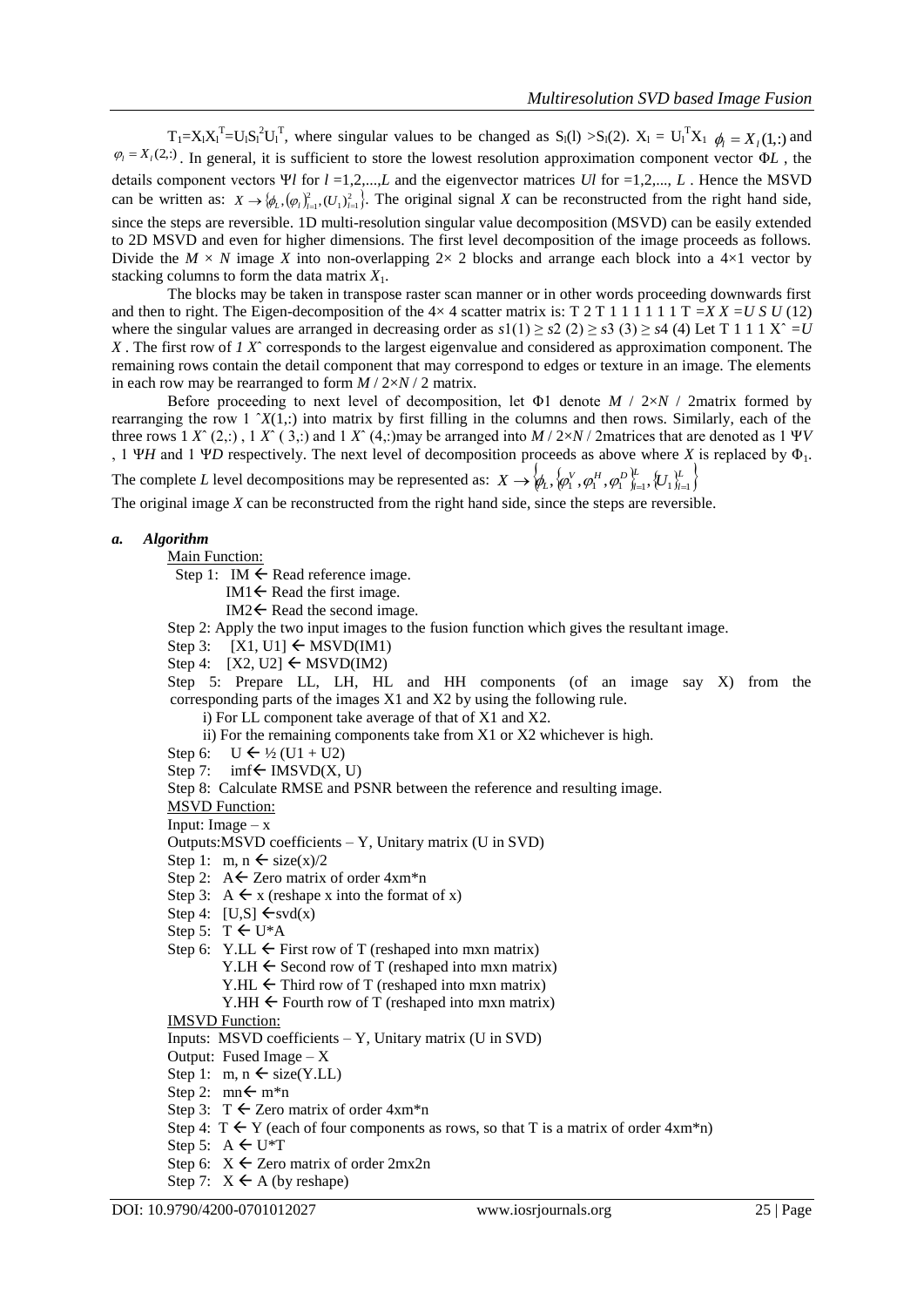# *b. Simulation Results*

National Aerospace Laboratories (NAL) indigenous aircraft (SARAS), considered as a reference image *Ir* to evaluate the performance of the proposed fusion algorithm. The complementary pair input images *I*1 and *I*2 are taken to evaluate the fusion algorithm and these images are shown in Fig.7 (top left) and 7 (top right). Fig. (bottom left) shows fused images and Fig 7 (bottom right) shows the error images.



**Fig. 7** Simulation Results with MSVD

It is observed that the fused images of both MSVD and wavelet are almost similar for these images. The reason could be because of taking the complementary pairs. One can see that the fused image preserves all useful information from the source images. The performance metrics for evaluating the image fusion algorithms are shown in Table I.

| <b>Table I</b> Comparison of Timee Methods |                          |             |             |
|--------------------------------------------|--------------------------|-------------|-------------|
| S.NO                                       | <b>METHODS</b>           | <b>PSNR</b> | <b>RMSE</b> |
|                                            | <b>Laplacian Pyramid</b> | 37.314      | 12.1623     |
|                                            | <b>Wavelet Transform</b> | 39.4951     | 7.3614      |
|                                            | <b>MSVD</b>              | 41.0605     | 5.1333      |

**Table I** Comparison of Three Methods

## *c. Observations*

A novel image fusion algorithm by MSVD has been presented and evaluated. The performance of this algorithm is compared with well-known image fusion technique by Wavelets. Image fusion by MSVD performs almost similar to wavelets. It is computationally very simple and it could be well suited for real time applications. By observing the above table we show that MSVD gives better performance than wavelets.

# **V. Conclusions**

A novel image fusion technique using DCT based Laplacian pyramid has been presented and its performance evaluated. It is concluded that fusion with higher level of pyramid provides better fusion quality. The execution time is proportional to the number of pyramid levels used in the fusion process. This technique can be used for fusion of out of focus images as well as multi-model image fusion. It is very simple, easy to implement and could be used for real time applications. Pixel-level image fusion using wavelet transform and principal component analysis are implemented in MATLAB. Different image fusion performance metrics with and without reference image have been evaluated. The simple averaging fusion algorithm shows degraded performance. Image fusion using wavelets with higher level of decomposition shows better performance. A novel image fusion algorithm by MSVD has been presented and evaluated. The performance of this algorithm is compared with well-known image fusion techniques. It is concluded that image fusion by MSVD perform almost similar to wavelets. It is computationally very simple and it could be well suited for real time applications. Moreover, MSVD does not have a fixed set of basis vectors like FFT, DCT and wavelet etc. and its basis vectors depend on the data set.